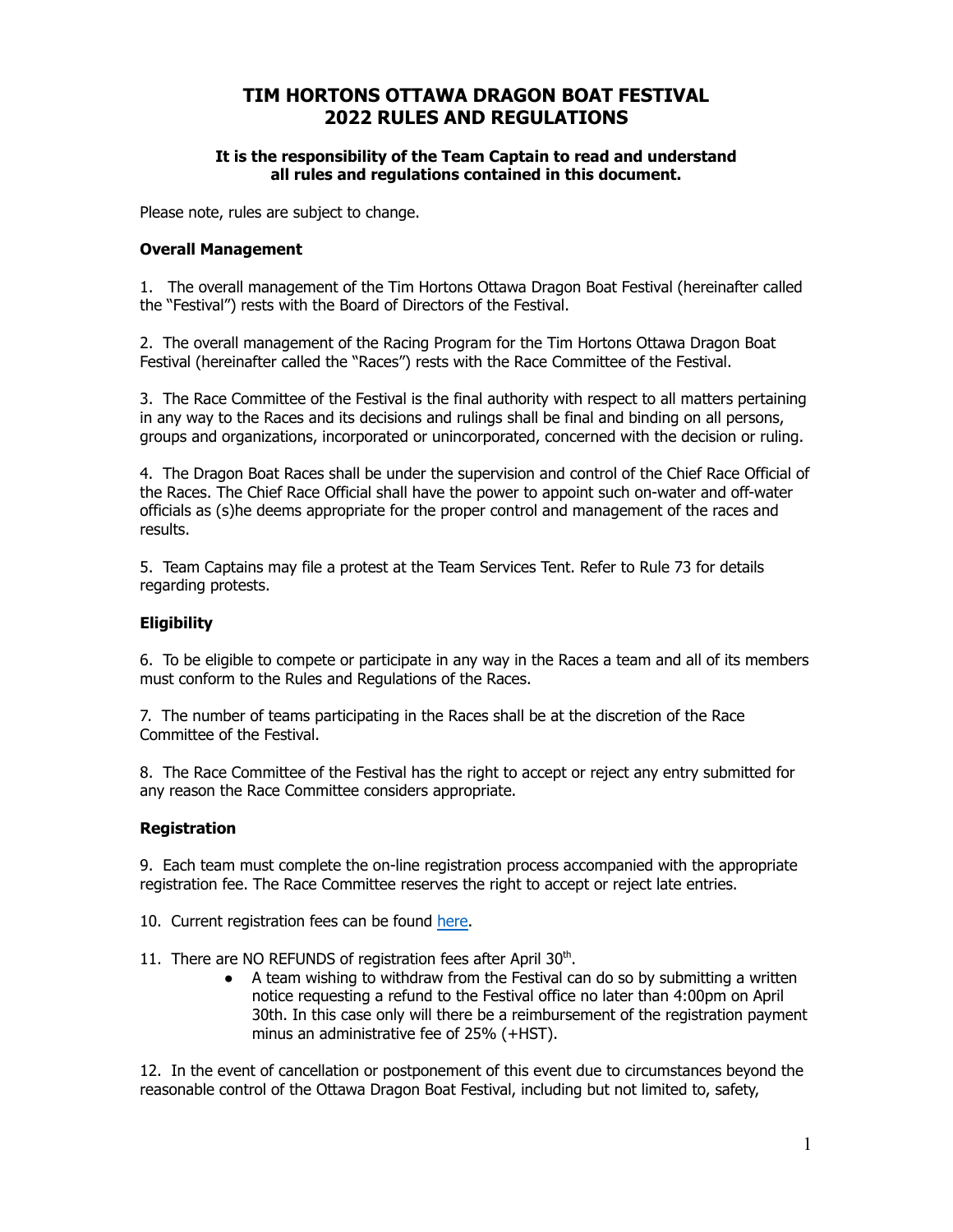weather, government mandated public health restrictions, or similar concerns, registration fees will be fully refunded or carried forward for future Ottawa Dragon Boat Festival races.

13. A completed team roster of members giving the names and gender of each team member must be completed on-line, or in the case of manual registration delivered to the Team Services Dept. no later than  $4:00$ pm on June  $22<sup>nd</sup>$ . Refer to Rule 38 for team composition details.

PLEASE NOTE: Roster changes are not permitted after 6:00pm on Saturday, June 25<sup>th</sup>.

#### **Team Categories and Groupings**

14. In order to be eligible to be a team member a person must be a minimum of 13 years of age at the time of registration.

15. There are three team categories: Women, Mixed and Open.

16. Women's teams must race with all female paddlers, but can have a male drummer and/or steersperson. Women's teams who are using the festival as a qualifier must comply with DBC rules.

17. Mixed teams must race with a minimum of 8 female paddlers (not including steersperson and drummer). Mixed teams who are using the festival as a qualifier must comply with DBC rules.

18. Open teams have no restrictions. Often composed of primarily male paddlers, but females may also paddle on the team as well. Open teams can have a drummer and/or steersperson of either gender. Please note: Open teams may only participate in select Challenge Cups. Open teams who are using the festival as a qualifier must comply with DBC rules.

19. The Race Committee of the Festival may, at its discretion, group teams together such as financial groups, professional firms, municipalities, etc. to provide group competition.

20. The manner of grouping teams together for each race event during race day shall be as determined by the Race Committee of the Festival.

21. The Chief Race Official shall have full authority to carry out the directions of the Race Committee on race day with respect to race event groupings and team advancement. Team Captains shall deal exclusively with the Chief Race Official with respect to any questions regarding team advancement.

## **Safety**

22. Each team member is solely responsible for his or her own safety at all times while engaging in activities related to practicing and racing in the dragon boats (or other craft that may be provided for the purpose of practice) and must have signed a Festival waiver during the registration process (see Rules 27-29).

23. Each team member must be a competent swimmer (able to swim 100 metres while wearing light clothing) and it is the responsibility of the Team Captain to ensure that all members of the crew are competent swimmers.

24. Personal Floatation Devices (PFDs – Life Jackets) will be provided to all team members and must be properly worn at all times while in the dragon boats, in both practice and competition. Other PFDs may be worn provided they are Government approved and, in the opinion of the Chief Race Official, provide equivalent safety to the festival supplied PFDs. PFD's must bear a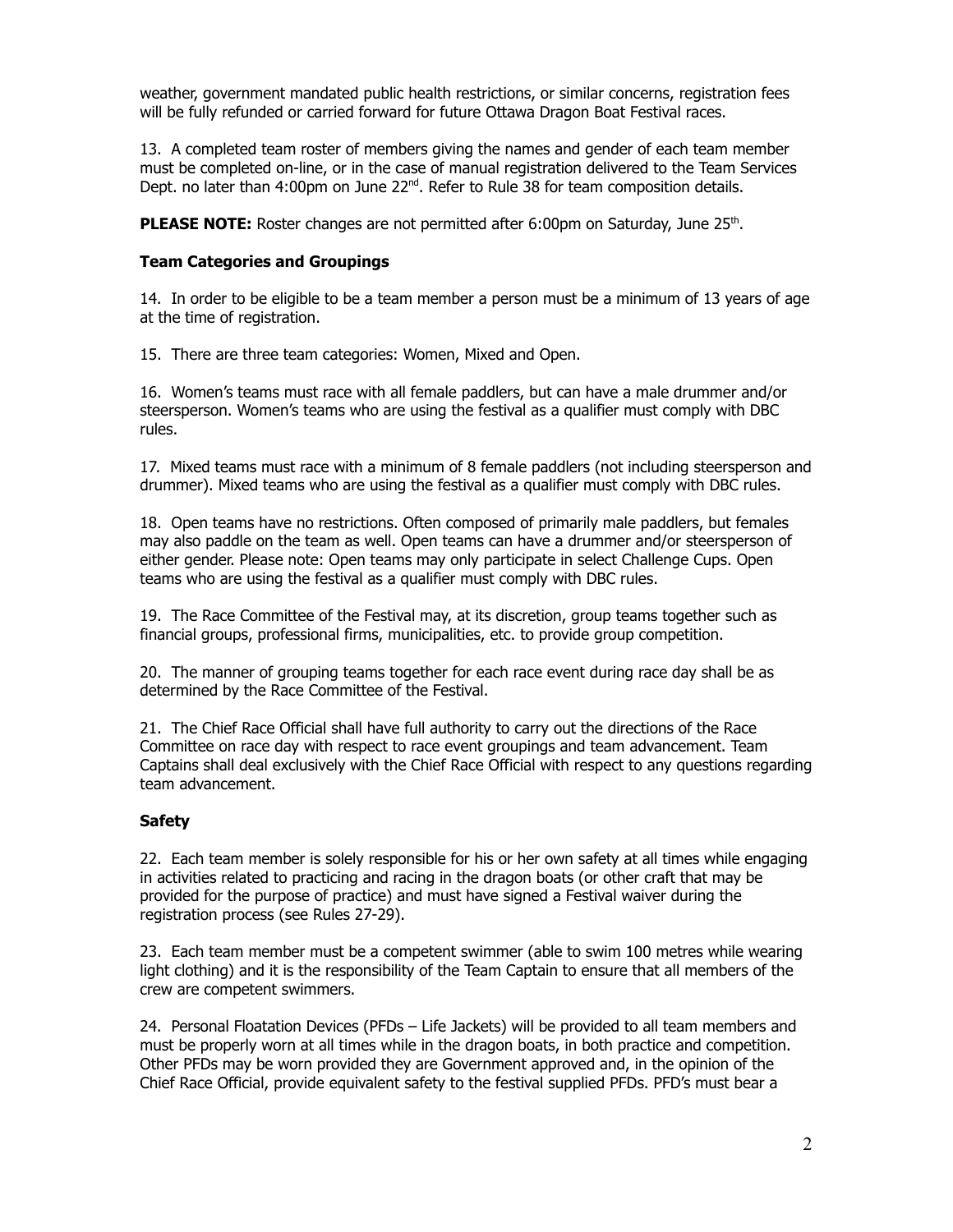mark of certification from the Canadian Coast Guard, US Coast Guard or Transport Canada. Self-inflating PFDs are NOT permitted.

A) Dragon Boat Canada registered teams competing in the Sue Holloway division on Saturday, June 25<sup>th</sup> and teams who are competing in the "A" and "B" divisions on Sunday, June 26<sup>th</sup> (applies to mixed, women and open divisions) do not have to wear PFDs while racing. The correct number of PFDs must be in the boat during the races, but do not have to be worn by paddlers.

B) Drummers and Steerspeople are required to wear PFDs.

C) PFD's must be worn by all festival participants (who are not exempt in Rule 24A) on Saturday, June 25<sup>th</sup>.

25. A dragon boat team showing up at the race start line with any member of its crew not properly wearing a PFD in compliance with Rule No. 23 will not be allowed to start the race.

26. A Steersperson shall stand at all times at the helm of the boat. Due to safety constraints, any participant that is unable to stand to steer a boat is not permitted to enter a Festival boat.

A) If a steersperson is deemed incompetent by the officials (ie. boat leaves assigned lane during race) then the team will be required to find an experienced steersperson from another team or hire one as a replacement for their consequent races.

#### **Waivers**

27. All persons practicing or racing in a dragon boat (or other craft that may be provided for the purpose of practice) must sign a waiver, and in the case of persons under the age of 18 also signed by their parent(s) or guardian(s), accepting the risks associated with their participation in the Festival (including preparation and practice as well as actual competition) and waiving any rights they may have to any cause of action against any person, corporation or organization in any way associated with the Festival.

28. No person shall be permitted to engage in any practice session or competition unless (s)he has completed an online waiver or delivered a signed waiver to the Festival Office.

29. If a person is unable to complete an online waiver, a signed manual waiver must be delivered to the Festival office by 4:00pm on June 15<sup>th</sup>.

#### **Dragon Boats and Equipment**

30. Only the boats, steering oar and drums supplied by the Festival may be used in the coaching sessions and in the Festival races. There can be no alternation to boats in any manner whatsoever.

31. The Race Committee of the Festival may in its sole and absolute discretion permit any team to use paddles or other equipment necessary to reasonably accommodate its special needs. Paddles, which have been authorized by the Race Committee of the Festival, may be used.

32. Each team is responsible for any damage to festival equipment for which they are responsible, as determined by the festival, including but not limited to, any damage caused to the boat (including head and tail), to paddles or loss of paddles, drums, related boat equipment and PFDs while being used by the team.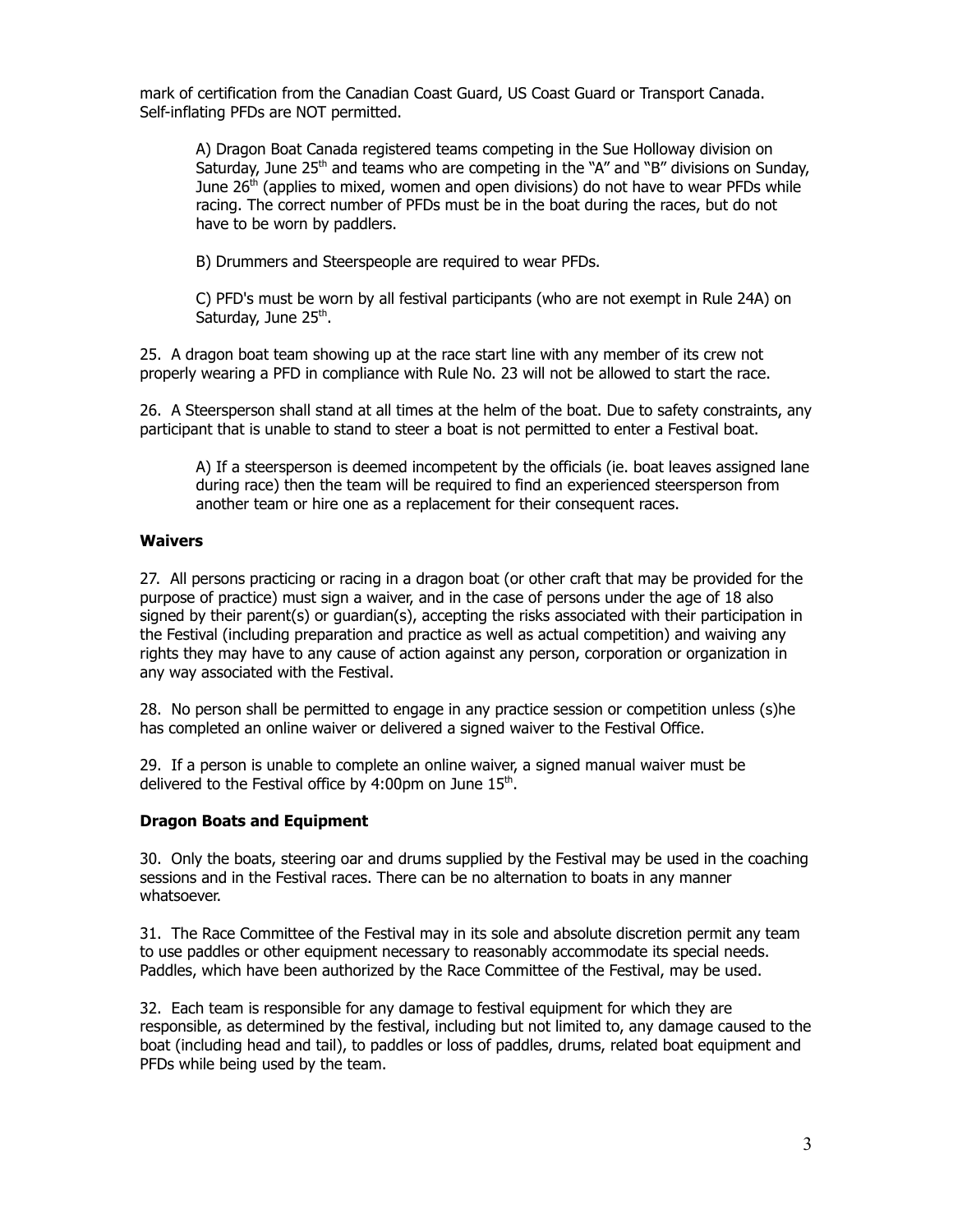Please note that the cost for replacing this equipment in 2022 are as follows:

Basic Repair dragon head mounting plate \$40.00 Basic Repair dragon tail mounting plate \$40.00 Replace broken steering arm \$80.00 Replace 41' dragon boat \$12,250.00 Replace 44' dragon boat \$18,000.00 Replace dragon head \$894.00 Replace dragon tail \$450.00 Drum \$358.00 Missing or broken Apex Durablade \$80.00 Missing or broken wood paddle \$46.00 PFD \$30.00 Boat Fender \$20.00 Steering Oar \$275.00 Drummers Seat \$140.00

33. Paddles supplied by the Festival are not to be altered in any way including but not limited to, sanding of grip areas, application of any material with adhesive properties, scoring or other methods.

34. Electronic devices, signalling devices, bilge pumps or any other bailing devices shall not be used by a team during races and are prohibited from being in the dragon boat at any time during the race.

A) IDBF approved VOX system may be used in the boats.

35. Only the drum and drumstick provided (or the steersperson's voice) shall be used to signal the stroke rate. Whistles, rattles, air horns, noise making devices or other means of enhancing the drummer's voice or cadence are prohibited from use and are prohibited from being in the dragon boat at the start of the race.

36. Paddlers shall be permitted to use their own paddles provided that they conform to the IDBF specifications.

## **Teams**

37. Only persons who have been registered as team members as provided in Rules 9 through 13 above, may race for a team.

38. A PERSON MAY BE A MEMBER OF AND RACE FOR ONLY ONE TEAM PER CATEGORY.

- The categories are WOMEN, MIXED and OPEN.
- A steersperson/drummer may paddle for one team and may steer/drum for more than one team.

PLEASE NOTE: It is each team's responsibility to manage conflicts that arise from paddlers racing on two teams. No delays in the race schedule will be allowed to accommodate for paddlers or steerspersons in transit between team boats and/or races.

39. A team that races shall be composed of its drummer, 20 paddlers and its steersperson (22 team members in all). A boat with 16 paddlers may choose to participate in a race and their time for the race will be recorded and used for calculation for advancement, sprint or challenge cup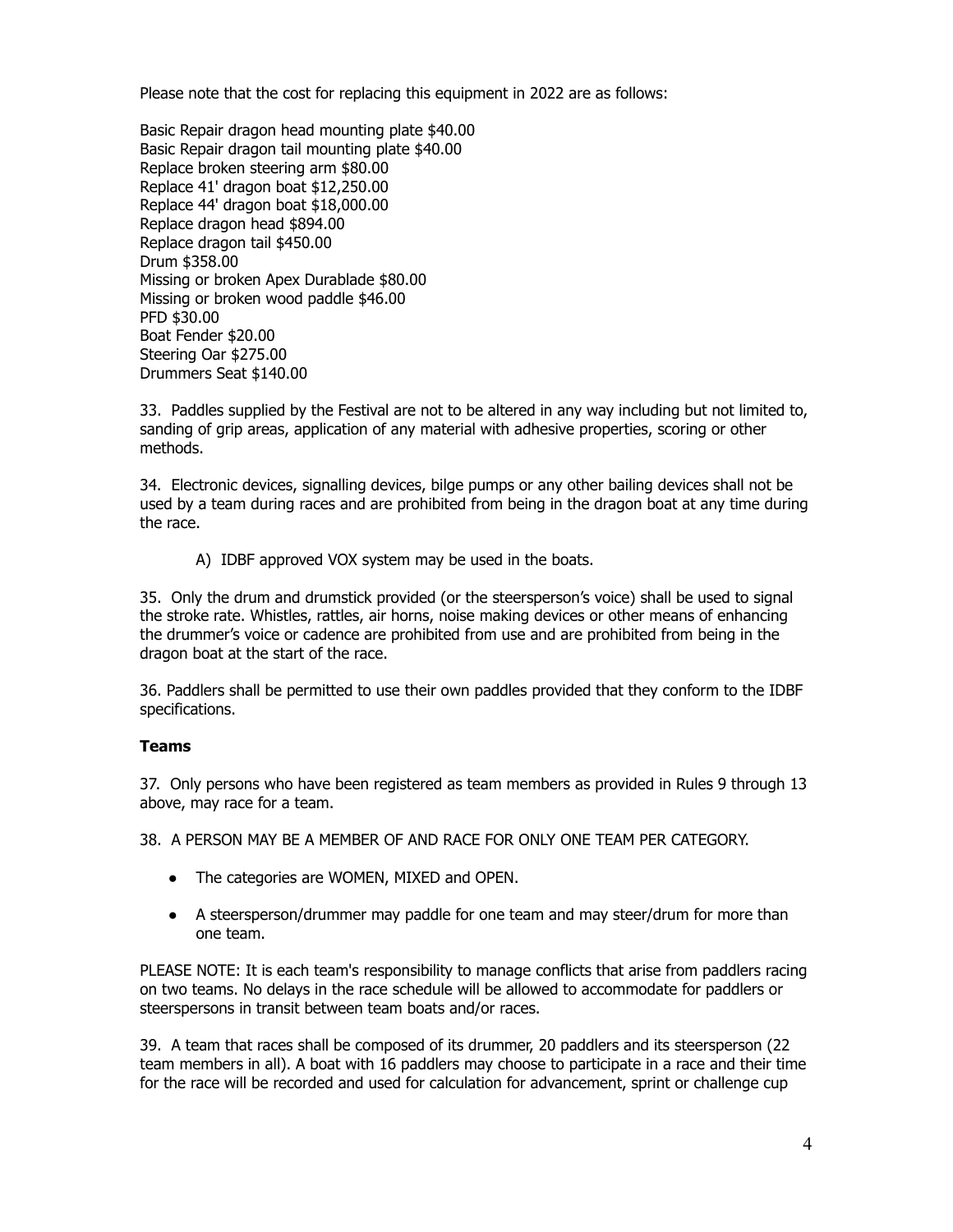results. In no circumstances may a team race with fewer than 16 paddlers, or without a drummer or steersperson.

40. Team rosters are limited to a maximum 30 including the Team Captain. The 22 actual participants in any race must be selected by the team from those it has duly registered.

41. Each individual team member is required to comply with the Festival Rules and Regulations and is responsible to act, on and off the water in a manner that is fair and respectful of him or herself, and all other race participants and the officials, volunteers, spectators and all other persons associated with the Festival.

42. Any team that allows a person not registered with that team to participate, as a crewmember shall be subject to immediate disqualification from the race and from further participation in the Festival.

43. Each Team Captain shall be responsible for (but not limited to) team conduct, securing and delivering waivers, liaising with the Chief Race Official, and attending the Team Captain's Meeting prior to the commencement of races on Festival weekend.

44. Any on-water or off-water official, including the Dock Marshall and his or her designates, may at any time require a dragon boat team to identify the names, genders and ages of its members. Wristbands provided by the Festival must be worn at all times. Failure to do so may result in team disqualification.

#### **Rights, Sponsorship, Etc.**

45. The Ottawa Dragon Boat Festival owns all rights relating to the Festival, in particular and without limitation, the rights relating to its organization, use of the name, exploitation, advertising, sponsorship, commercial representation, broadcasting and reproduction by any means whatsoever.

46. Representation of the organization responsible for a team and its sponsor(s) shall be limited to: competition and/or warm-up uniform; one team flag not exceeding six feet in any direction team flags are not permitted to be flown in the boats during races; any other items as deemed appropriate and approved by the Race Committee of the Festival.

## **Practices**

47. All teams shall be entitled to two practice sessions (approximately one hour in length each) as shall be arranged through the auspices of the Festival office. Teams that fail to show up for a booked practice session forfeit their entitlement to that practice session. Teams whose members are not located in the Ottawa area are entitled to two practice sessions when they arrive, time permitting.

#### **Races**

48. All races will be held on Mooney's Bay on Riverside Drive.

49. Dragon boats shall proceed to the start line by a route outside of the actual racing lanes on the day of competition except while engaged in an actual race event.

50. Crews must embark and disembark the dragon boats as directed by the Dock Marshall or his/her designate.

51. Crews must race the entire length of the racecourse in the allocated lane.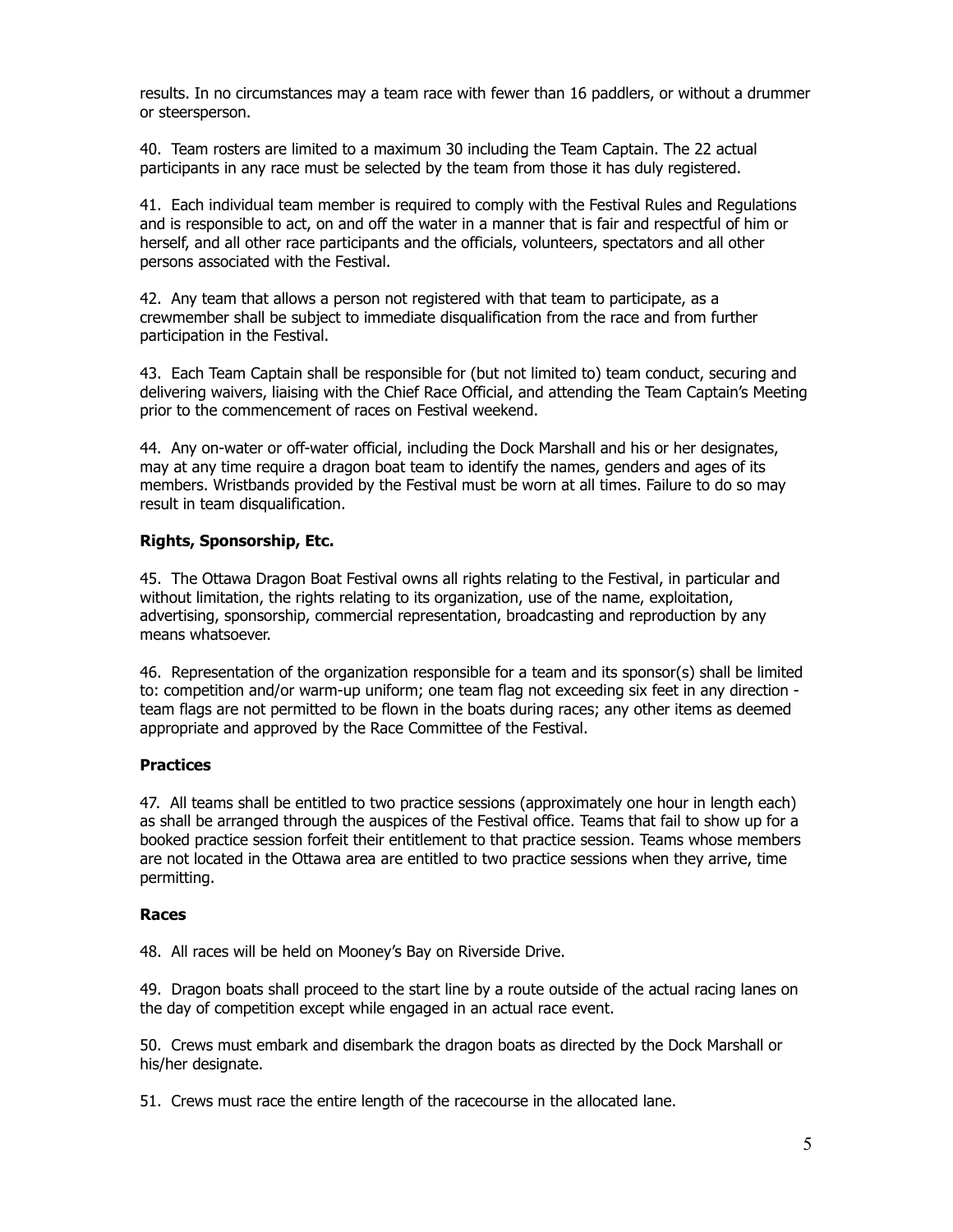52. Following each race, the crews must proceed IMMEDIATELY to the docking area to disembark.

53. The racecourse is 500 metres in length, from a line pre-set at the southern end of Mooney's Bay beach down to a finish line located in front of the Judges Stand at the northern tip of Mooney's Bay beach. Saturday's races will be 500m in length. Sunday will include one(1) 100m final,  $one(1)$  200m final and  $one(1)$  500m final.

54. The Race Committee of the Festival may provide for one or more races over a course length of 100 metres with the same finish as the 500m races.

55. Each lane is 11 metres in width and will be marked with buoys as will the start and finish line. A crew's lane is the lane immediately to the left of the buoy marker with that crew's lane number. Your numbered buoy marker, which corresponds to the number on the boat, will be to the right of the boat's dragonhead.

56. The finish line is reached when the furthest point forward at the bow of the boat, typically the nose of the dragon's head if attached, but excluding any unattached items such as paddles, breaks the plane of the finish line. In the event the dragonhead is not attached to the front of the boat at the finish, the furthest point forward at the bow of the boat shall be the determining point for that boat's finishing time. All crew members must be aboard at the completion of the race or the crew will be recorded as DNF (Did Not Finish).

57. Except for the Saturday preliminary races, the starting order for all teams shall be determined by ranking. For the Sunday Finals, the team lane assignments shall be seeded from the centre lanes out.

58. The first race of each team shall be printed in the Saturday race schedule. Times of second or subsequent races will be announced and posted on race day at the race site.

## **Start of Races**

59. It is the responsibility of each team to be at the start for its races.

60. The objective is to give all teams a dead even start on the defined start line. The nose of the dragon of each boat shall be the starting point of reference.

61. The procedure to be followed by the Referee(s) and Starter is as follows:

- The Starter shall announce to the teams in the race "3 minutes to start";
- The Referee(s) shall space the teams behind the start line in their respective lanes;
- The starter shall announce to the teams in the race "1 minute to start";
- When the Referee(s) is (are) satisfied the teams are properly spaced and aligned behind the start line he or she will hand the race over to the Starter with the words "Mister/Madam Starter the race is yours";
- No boat may allow the nose of its dragon to cross the start line before the start of the race but shall draw up to the start line as directed by the Starter;
- When the Starter is satisfied that the teams are in dead even line for the start he or she shall announce to the teams "Ready-Set" and within 3 seconds either fire a gun or sound an air horn signalling the start of the race;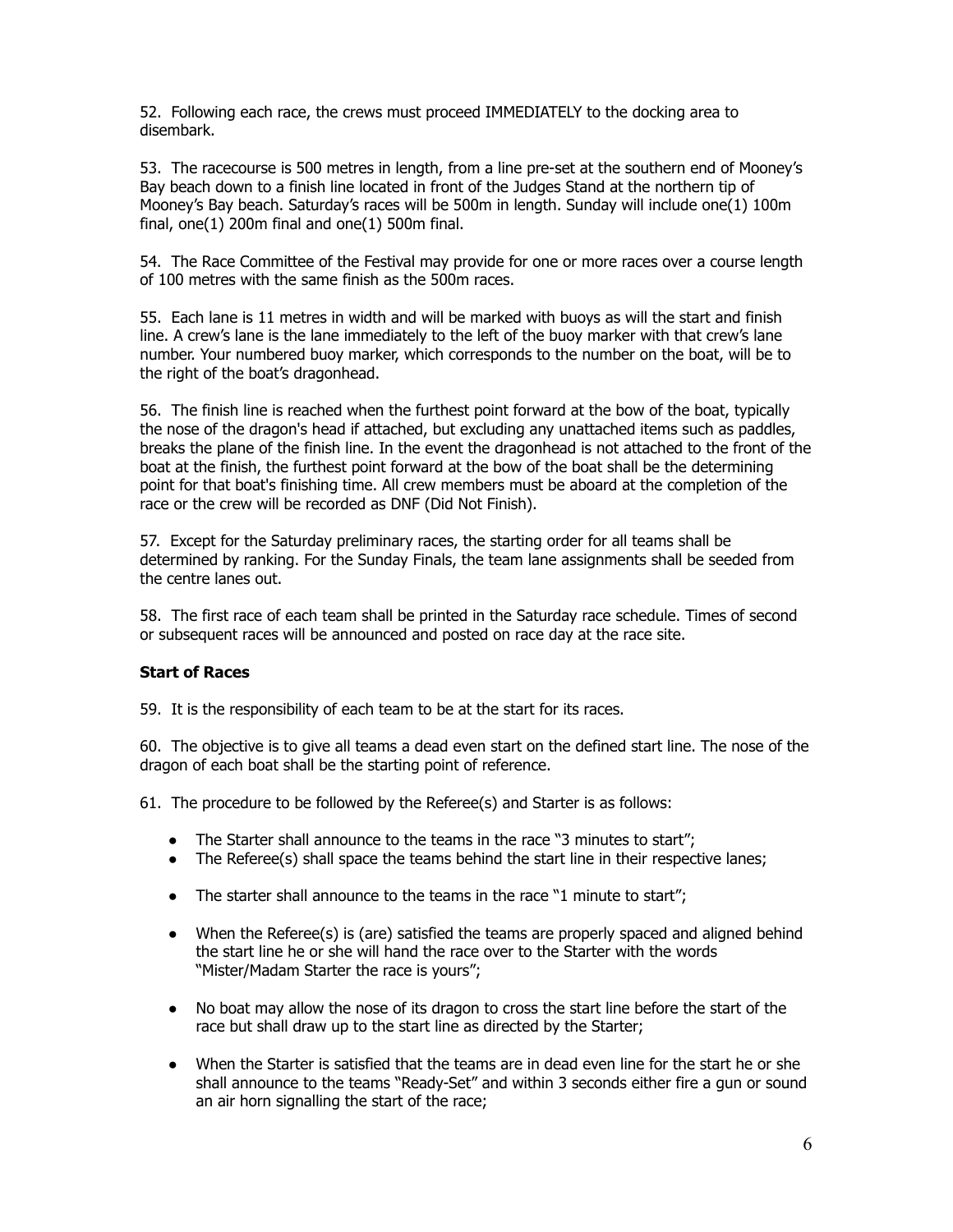- False starts are not permitted. The Starter shall disqualify any teams that start to paddle after the "Ready-Set" and before the start of the race;
- The Starter may call back any race for a re-start provided (s) he does so immediately after the start of the race and only in the event that the Starter is of the opinion the start was not a dead even start with the teams properly spaced and aligned. The Starter will signal a re-start by a second shot of the gun or second sound of the air horn whatever was used to start the race;
- At any time after the Referee(s) hands the race over to the Starter, but before the "Ready-Set" is given to the teams, the Referee(s) may, in the event of improper alignment or spacing of teams, take the race back from the Starter by announcing "Mister/Madam Starter I have the race".

## **Conduct of Races**

62. Teams and team members shall immediately follow and comply with all instructions of the Starter and Referee before, during and after a race while on the water. Any failure to do so may result in disqualification of the team from the race by the Starter or Referee, as applicable, and in the event of flagrant disregard of such instructions may result in disqualification from further participation in races by the Chief Race Official.

63. Each team shall keep to the centre of its own lane and avoid contact or interference with other teams.

64. When a boat is in a position to overtake another boat during a race, it is the duty of the boat overtaking to keep clear, at all times of the boat overtaken. Equally, the boat being overtaken is not allowed to alter course to make difficulties for the overtaking boat.

65. Any team that leaves its own lane and contacts or otherwise interferes with any other team may be disqualified by the Referee.

66. A Referee may stop any race after its start by firing a shot or sounding an air horn, and order the race re-started if the Referee is of the opinion to do so is necessary to ensure a fair race and result. Any team or teams committing fouls that give rise to the re-start of the race may be disqualified from the re-start of the race.

67. Upon disqualification during the course of a race a team shall be told by the Referee to stop paddling and shall immediately stop paddling until the race passes the team by. Notwithstanding, a Referee may tell a team to stop paddling without disqualifying the team for the purpose of race control and the team shall stop paddling until advised by the Referee to start up paddling once again.

68. Each boat must cross the finish line by its bow and in its proper lane in order to count as having finished the race. Any boat crossing the finish line out of its lane is automatically disqualified.

69. A race shall be officially completed when the Referee(s) raises either a white flag signalling the race was "o.k. as run", or a red flag, signalling that a foul was committed by a team during the course of the race. The Referee(s) shall raise the appropriate flag as soon as all boats still in the race have crossed the finish line.

70. A Starter may disqualify any team on the water prior to the start of a race or on the start of a race for failure to abide by the Festival Rules and Regulations.